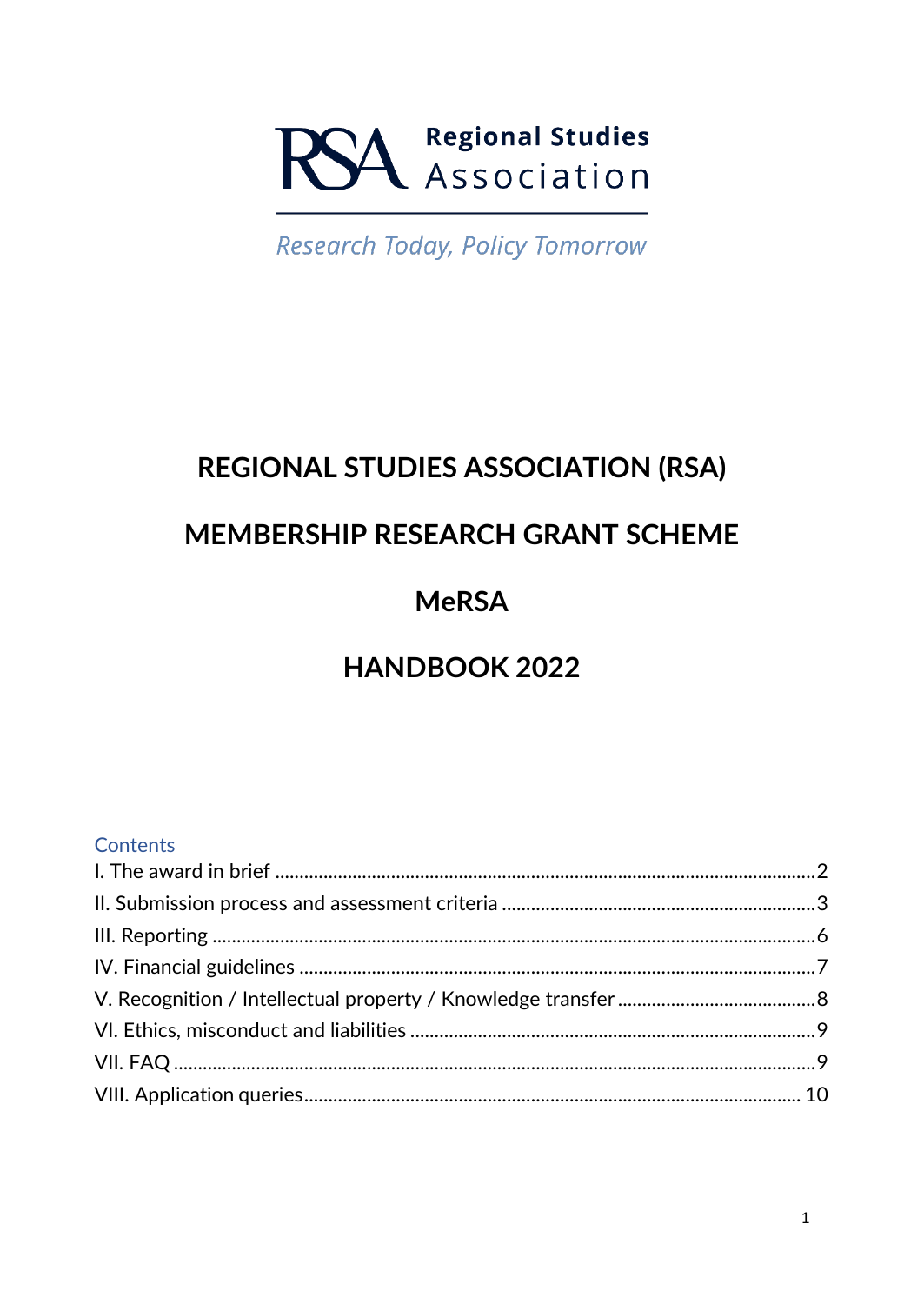#### <span id="page-1-0"></span>**I. The award in brief**

In 2015, the Association launched the *RSA Membership Research Grant (MeRSA)* that aims to reward excellence and supports outstanding individual researchers on a topic related to regional studies and regional science.

In offering the Membership Research Grant the Association seeks to raise the profile of regional research and its contribution if appropriate, to policy and practice. All applicants are required to set out how they will disseminate the results of their research not only through academic publishing but also to communities of policy and practice. Awards will be judged on the basis of the excellence of the research proposal and the ability of the applicant to communicate the results of the research broadly.

The MeRSA Research Grant`s procedures are provided to support a discrete piece of regional studies and/or regional science research. The value of the grant is up to **£5,000** (or its equivalent in dollars or euros; for your information c. \$6,600; c. €5,900). The award has a maximum time span of 18 months and reporting conditions apply. Only one award will be made to any successful applicant.

This research funding scheme is intended primarily to provide opportunities for mid-career scholars who have already published in the field of regional studies and or science and who are current Individual Members of the RSA. The full Terms and Conditions governing the grant will be provided to successful applicants as part of the formal grant offer and will be based on the general terms and conditions set out below.

The allocation of monies in each round will be determined by the quality of applications. There will normally be up to three grants available in each round. The Association may choose to release further funds in any round.

#### **Prioritised research themes**

The MeRSA Research Grants respond to the aims of the Association. The Regional Studies Association's Development Plan highlights the Association's aims and priorities in the next planning period.

#### **The RSA's aims are to**

- Lead the regional research, policy and practice communities
- Develop our members and support our community
- Deliver high quality regional research
- Influence policy debate and practice
- Innovate in publishing
- Acknowledge excellence in our field

In line with many other funders, the RSA Board operates a number of schemes and in some of these it allows applicants to apply freely and in others it requires them to contribute to the research priorities of the Association. Applicants for the MeRSA Research Grant should indicate the ways in which their application adds to research and understanding on the following prioritised themes:

- 1. Austerity, risk and resilience
- 2. Urban and regional sustainability
- 3. Leadership and governance
- 4. Geo economy and geo politics
- 5. City region building and metro politics
- 6. Territorial politics and policy
- 7. Urban and regional theory, methodology and data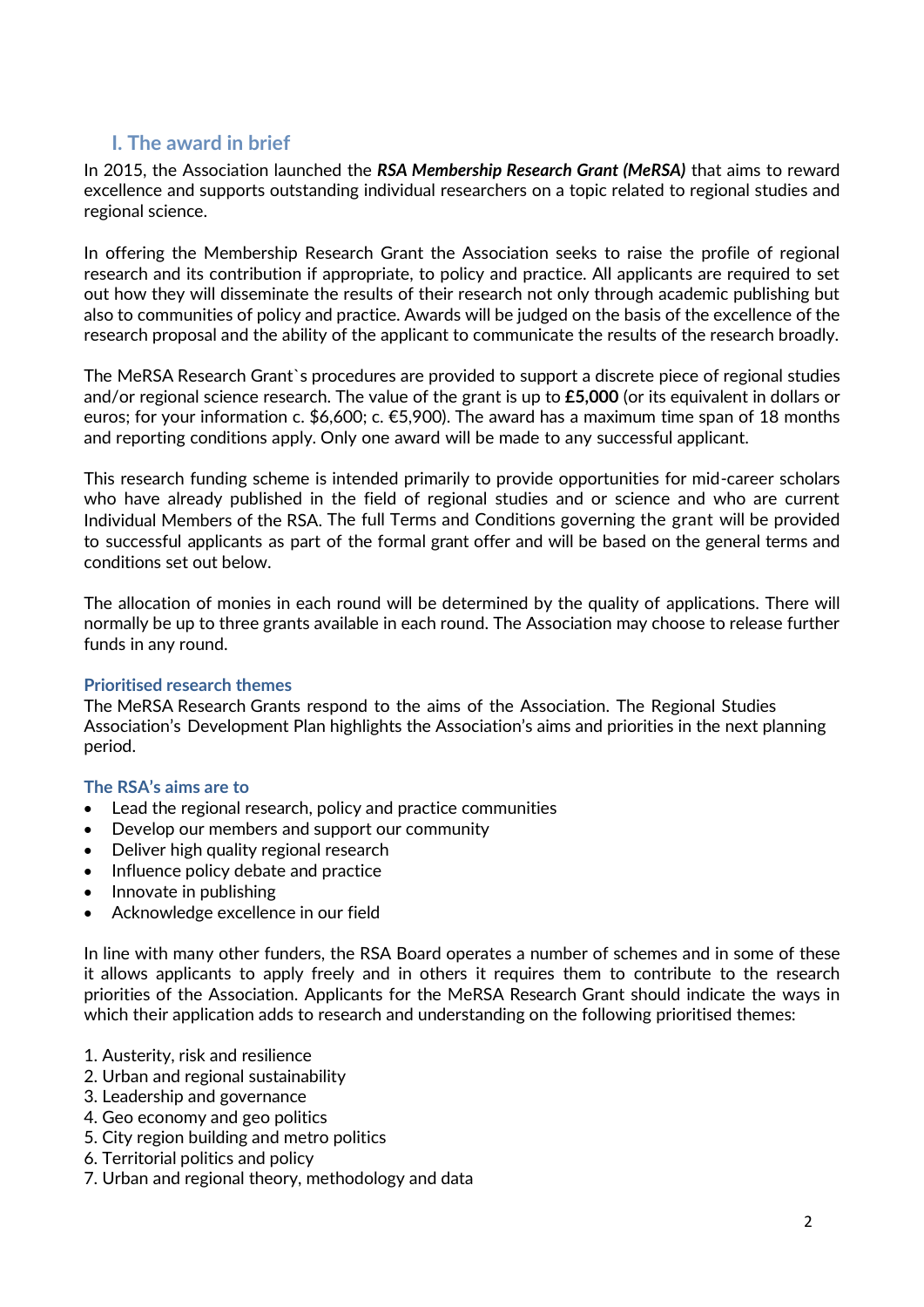- 8. Developing area studies
- 9. Socio spatial inequalities, ageing, demography and wellbeing
- 10. Innovation, agglomeration, evolution
- 11. Firms, sectors and global production networks
- 12. Local and regional economic development and planning
- 13. Identity, citizenship and lived differences
- 14. Cohesion, competition and smart cities
- 15. Infrastructures and built environment

#### <span id="page-2-0"></span>**II. Submission process and assessment criteria**

The MeRSA Research Grant operates a two-stage application and assessment process. In the first round, applicants submit an expression of interest. Shortlisted applicants from this first round will then be asked to submit a full proposal.

The estimated process for the 2022 round is detailed below and the deadlines are as follows:

| <b>Application round</b>                                         | <b>Closing Date</b> | Recommendation to the<br><b>RSA Board or Executive</b><br><b>Group and final decision</b> | <b>Applicants normally</b><br>informed about the<br>outcome |  |
|------------------------------------------------------------------|---------------------|-------------------------------------------------------------------------------------------|-------------------------------------------------------------|--|
| <b>2022 ROUND</b>                                                |                     |                                                                                           |                                                             |  |
| <b>First selection round</b><br><b>EXPRESSION</b><br>OF INTEREST | 10th May            | n/a                                                                                       | <b>July 2022</b>                                            |  |
| $ $ Final selection round $ $<br><b>FULL APPLICATION</b>         | September 2022      | November 2022                                                                             | November 2022                                               |  |

#### **First selection round: Expression of Interest**

The Expression of Interest should include the following:

- Applicant information details:
	- o Title, name, surname
	- o RSA membership number
	- o Postal address, telephone number and email for correspondence
	- o Name of Higher Education Institution (HEI), Job title, Position
	- o Details on previously awarded RSA Grants (Early Career Grant, Membership Research Grant, Fellowship Research Grant, Policy Expo and Research Network)
- Title of the research project
- Timings of the research
- Summary details of research and the advances it is hoped to make word limit 500
- Brief overview of costs and budget
- 1-3 page CV

The Expression of Interest should submitted via the form on the website

<https://www.regionalstudies.org/funding/membership-research-grant-scheme-mersa/> by 10th May 2022. If you have any questions or need any help with the submission form, please send us an email to [mersa@regionalstudies.org](mailto:mersa@regionalstudies.org)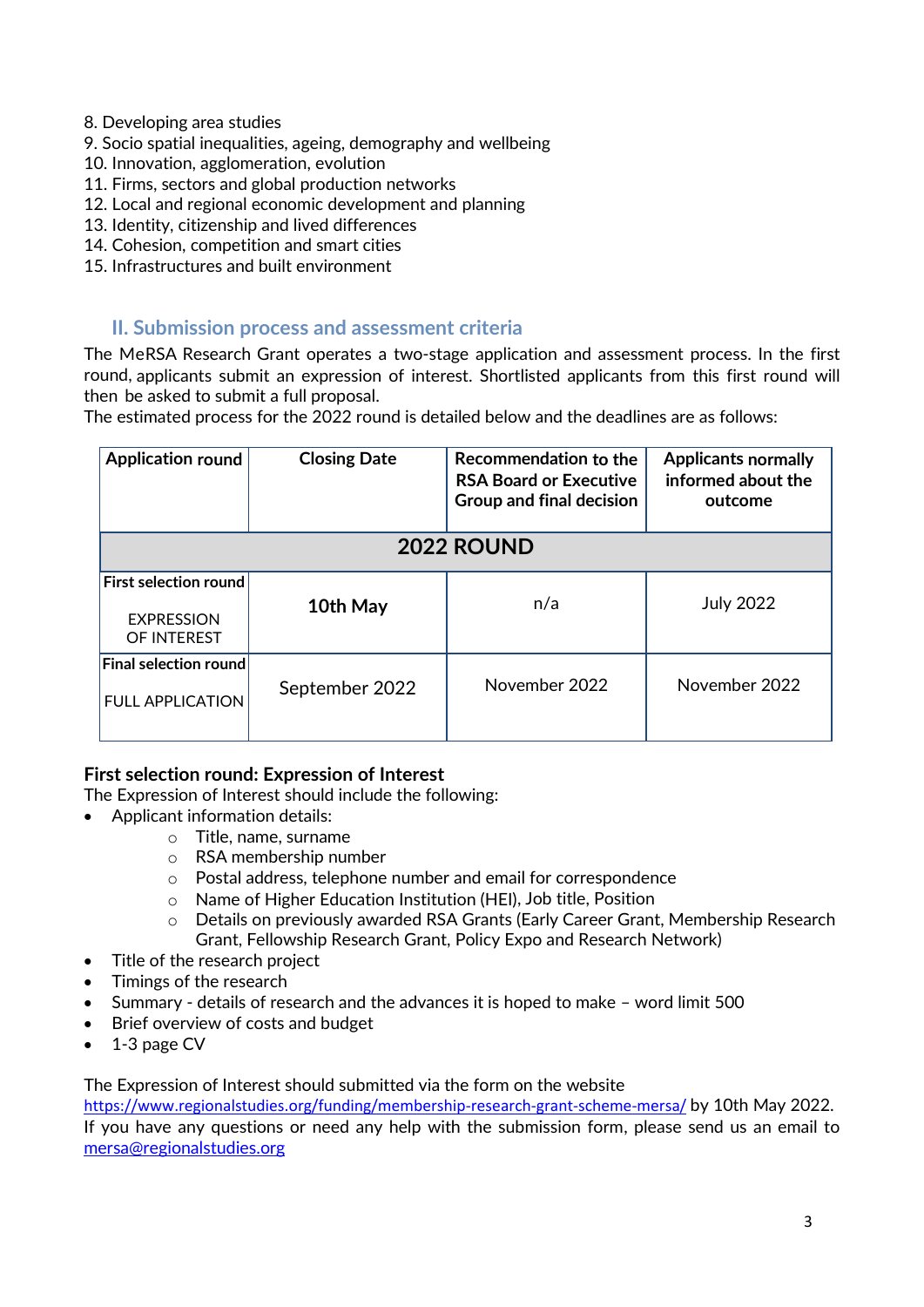Non-shortlisted applicants from a previous round may re-apply only once with the same proposal.

#### **Final selection round: Full Application**

The following documents will need to be provided as part of the final application:

- Completed application form, including research proposal and dissemination plan (maximum of 2,000 words)
- Detailed budget
- CV of applicant and List of Publications (3-6 pages long)

For the final round, applications must be made on the official application form, which will be emailed to successful applicants from the first round. The application form, along with any additional documentation should be submitted by email to [mersa@regionalstudies.org.](mailto:mersa@regionalstudies.org)

A detailed budget will need to be submitted as part of the application form. The budget will form part of the research contract and applicants should expect to spend the money in accordance with what has been set out and should contact the Association if spending patterns are expected to vary by more than 20% as spending outside this parameter may not be reimbursed.

Final applications will be reviewed and assessed by the Research Committee and funding recommendations will be made to the RSA Board for decision.

The research is normally expected to commence from December 2022 at the earliest.

A successful applicant will receive an award letter, which will act as a contract between the Association and the grant holder. The research is expected to start within 6 months of the start date stated in the application form at the latest or the grant will be invalidated and the award reallocated. The award letter and any subsequent agreement will need to be signed by both the grant applicant and the higher education institution (HEI).

#### **Assessment criteria**

Incomplete applications or applications arriving after the closing date will not be considered. All applications should demonstrate that RSA funds are sought for a clearly defined, discrete piece of research in the field of regional studies and/or regional science, which will have an identifiable outcome on completion.

Applications will be assessed on the basis of (i) quality and (ii) the deliverability of the proposed project.

The decision will be taken by the RSA Board based on the recommendations of the Association's Research Committee. The Committee will reach its decisions based on refereeing by panel members; additional referees will be sought where the subject area demands this. No feedback will be provided and correspondence will not be entered into. We regret that as a micro-research funder, and a registered charity relying in large part on the volunteer labour of our members who are mostly academics, the Association is not able to offer feedback on applications.

#### **Expectations and obligations**

The grant holder will be expected to play an RSA ambassadorial role for the duration of the grant – this may include speaking about the grant scheme at RSA events, writing short pieces for our e-Zine *Regions*, the RSA Blog, RSA website, Facebook or Twitter, and by making other nonspecific contributions to the profile of the Association.

#### **General Grant Conditions, Terms and Eligibility requirements**

**A.** This award is open to RSA Individual members (excluding student, early career, retired/emeritus or corporate) and in any membership band - A, B, C or D at the time of application. Grant holders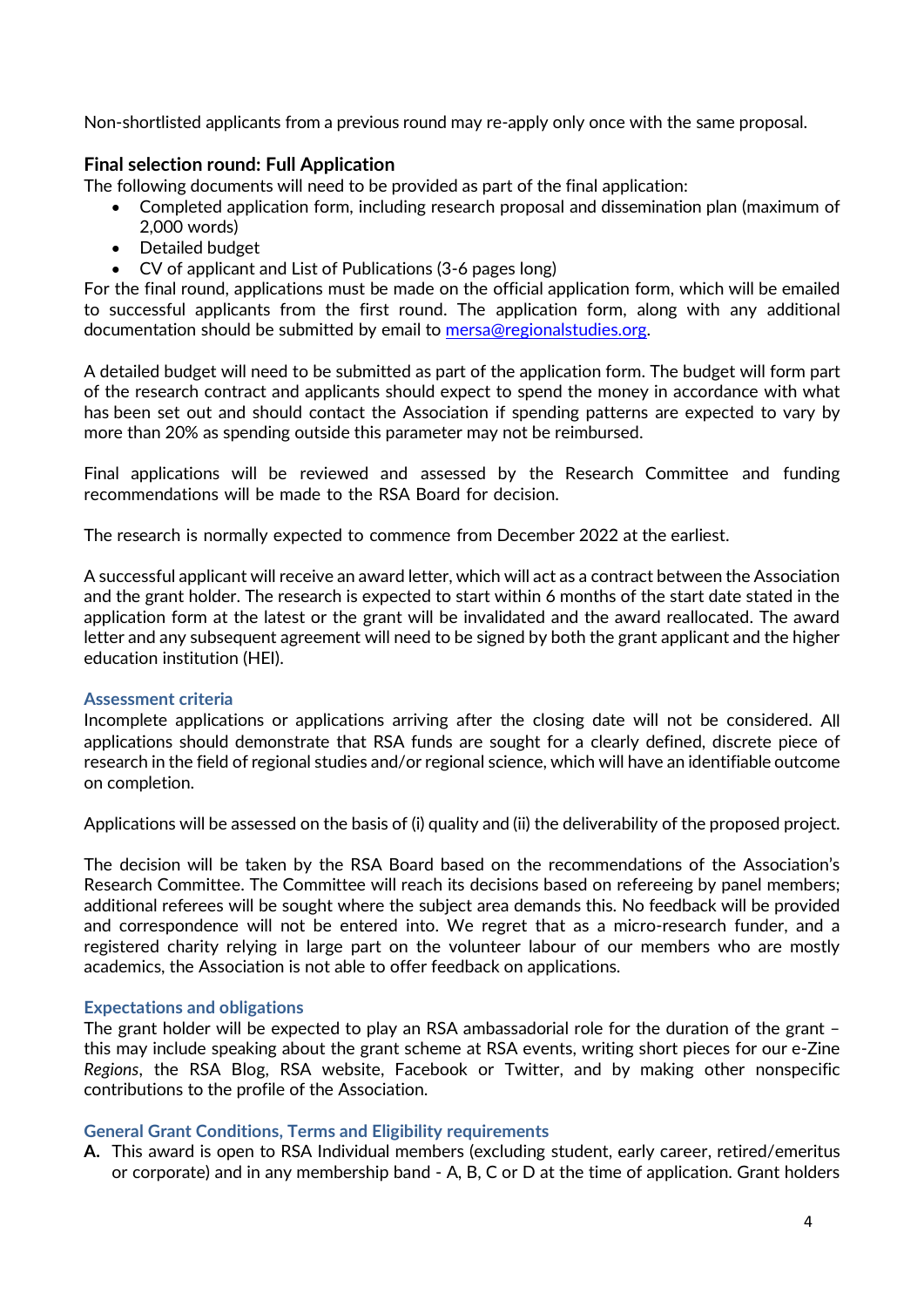must remain members throughout the duration of the grant and its reporting period which ends 12 months after the acceptance of the research report and after the submission of an impact and outcomes report.

- **B.** The MeRSA is provided to support a discrete piece of regional studies and/or regional science research. The value of the award is up to £5,000 (or its equivalent in dollars or euros; for your information c. \$6,600; c. €5,900). All grant sums are quoted in British Pounds Sterling but can be paid in the appropriate currency subject to exchange rates. The award has a maximum time span of 18 months and reporting conditions apply.
- **C.** Members in any territorial band may apply for grant funding.
- **D.** The MeRSA Research Grant will only be allocated to a single researcher. Co-authored or team applications are not eligible.
- **E.** Grants will normally be awarded to higher education institutions (HEI) or recognized research institutions as grant holders will be subject to the research rules and ethics of their employing institutions. Applicants must be based within an eligible HEI. The RSA will allow applications from researchers on temporary contracts with a recognised HEI provided that evidence is supplied showing that the contract covers as a minimum the period of research and reporting period as defined in the application.
- **F.** The grant will be administered through the grant holder`s HEI which will normally be an institution with degree awarding powers or a national research institute. The grant holders will be subject to the research rules, data protection regulation and ethics of their employing institutions.
- **G.** Applicants must be members of the Association and remain in membership throughout the period of the grant and reporting period. Recipients of this grant must be a member of the Regional Studies Association at the time of application and remain a member until the end of the reporting period and acceptance of the end of award report whichever is the latest.
- **H.** Applications from corporate members are not eligible. For clarity, corporate members may not apply for this award either as organisations and nor may individuals as representatives of corporate members.
- **I.** No co-funding is possible.
- **J.** The project must be solely funded by the Association but applicants may think of using this funding as leverage for further funding for future projects. The grant must be used to fund a discreet project which could for example be a pilot study.
- **K.** Members will only receive one award across the three individual RSA research grant schemes (Early Career Grant scheme, MeRSA Research Grant and FeRSA Research Grant scheme) in order to maximize access to Association funding. For clarity – if you have already received an Early Career Research Grant you are not eligible to apply for the MeRSA or FeRSA Grant Schemes. Only one MeRSA Research grant is possible per member.
- **L.** Non-shortlisted applicants from a previous round can re-apply once with the same proposal.
- **M.** If a similar research application has been submitted or is about to be submitted to any other organisation(s), full details should be provided in the application form. If both are successful, the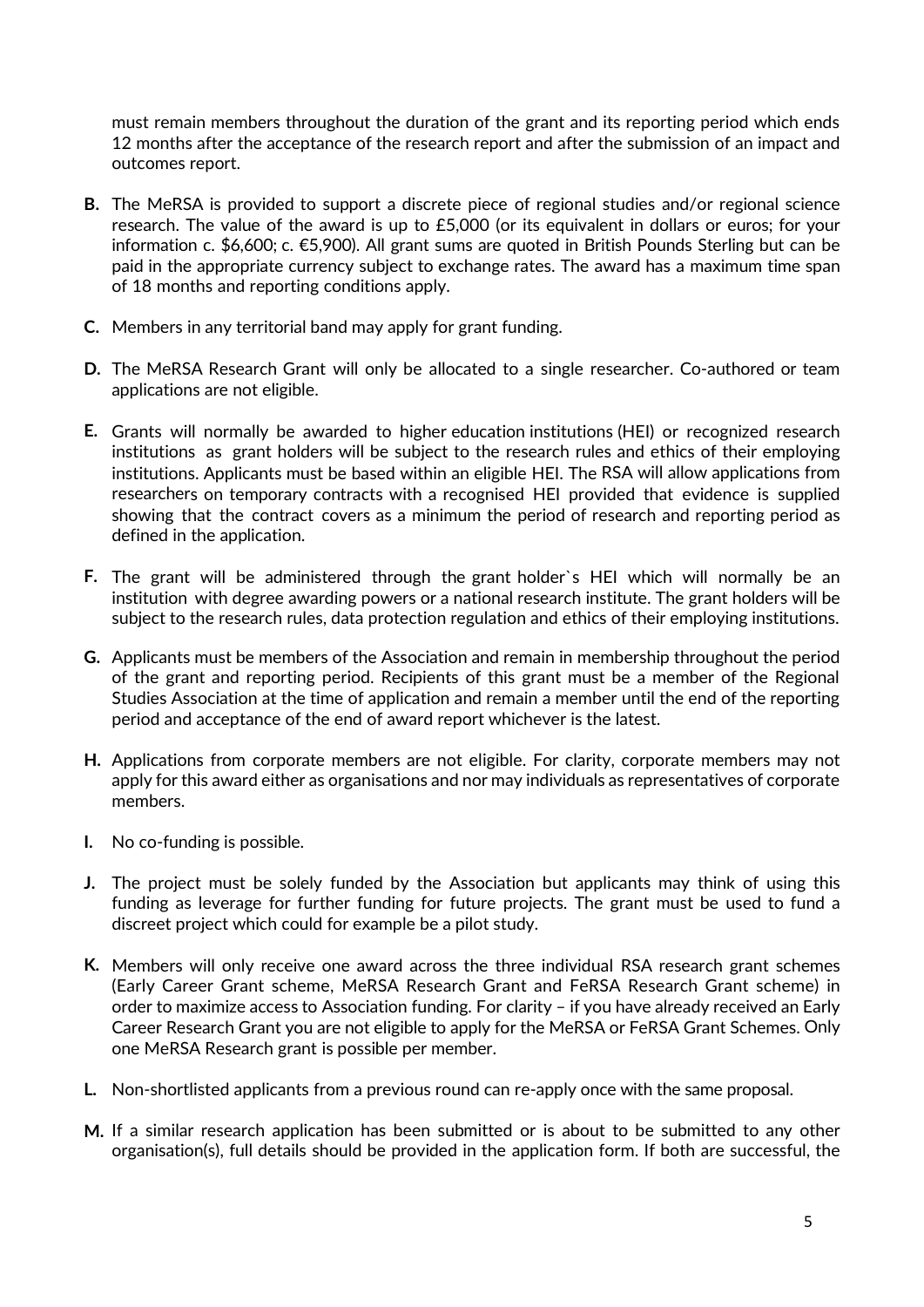applicant will have to decide if she/he wishes to accept the MeRSA Grant and turn down the other offer.

- **N.** The Association's grant funding will be acknowledged in all reports, presentations, and publications.
- **O.** Career interruptions of less than one month will not be considered. The following types of interruption will be considered:
	- (i) career responsibility;
	- (ii) disruption due to international relocation for research employment not exceeding 3 months per international relocation;
	- (iii) illness;
	- (iv) maternity or parental leave; and/or
	- (v) unemployment, or non-research employment for a total of one year.

#### **Non-Eligibility**

You may not apply for this grant if:

- You are a post-doctoral researcher supported by a senior investigator's funding.
- You do not hold a current RSA Individual membership at the time of the application.
- You are a student, early career, retired/emeritus or corporate RSA member.
- You hold a FeRSA Fellowship (FeRSA) status of the RSA. You are a PhD student or Early career.
- You have already been awarded an RSA Early Career Grant, FeRSA or MeRSA Research Grant.
- Corporate members of the RSA are not eligible to apply for this funding.

RSA Members should note that they are not permitted to hold more than one consecutive RSA research award at a time. For clarity, members holding a Research Network Grant, Policy Expo or Travel grant may not apply for the MeRSA until their existing award has expired and all reporting requirements have been satisfactorily delivered and accepted by the Association. Members are only permitted to have only one of the RSA Individual Research Grants (Early Career, MeRSA, FeRSA). For example, if you have held an Early Career grant you are ineligible for the MeRSA and FeRSA grants. For clarity, after successful submission of all deliveries for the Early Career, MeRSA or FeRSA award, a member may apply for the Policy Expo, Research Network, Travel Grant or Conference Bursaries. This is in the interest of enabling access to the Association's limited resources to as many members as possible and thus to support a multiplicity of scholars and their different approaches and topics of interest and is consistent with the Association's pluralist approach to regional studies.

#### <span id="page-5-0"></span>**III. Reporting**

The following reports are required to comply with the RSA Membership Research Grant scheme:

- **1. A short news article** published either in the e-Zine *Regions* or the RSA Blog with appropriate photographs, graphs or figures;
- **2. An end of award report** including a financial report within three months of finishing the project. The end of award report will include both a narrative and financial section. The financial report is expected to be completed by the HEI;
- **3. An impact and outcomes report**, twelve months after the award's end date.

Please note, that if the grant holder will not fulfil all requirements, the RSA reserves the right to do not refund any claims.

In addition to the grant sum, the RSA will cover one Article Publishing Charge (APC) to publish an article in the RSA's Open Access journal *Regional Studies, Regional Science* that will include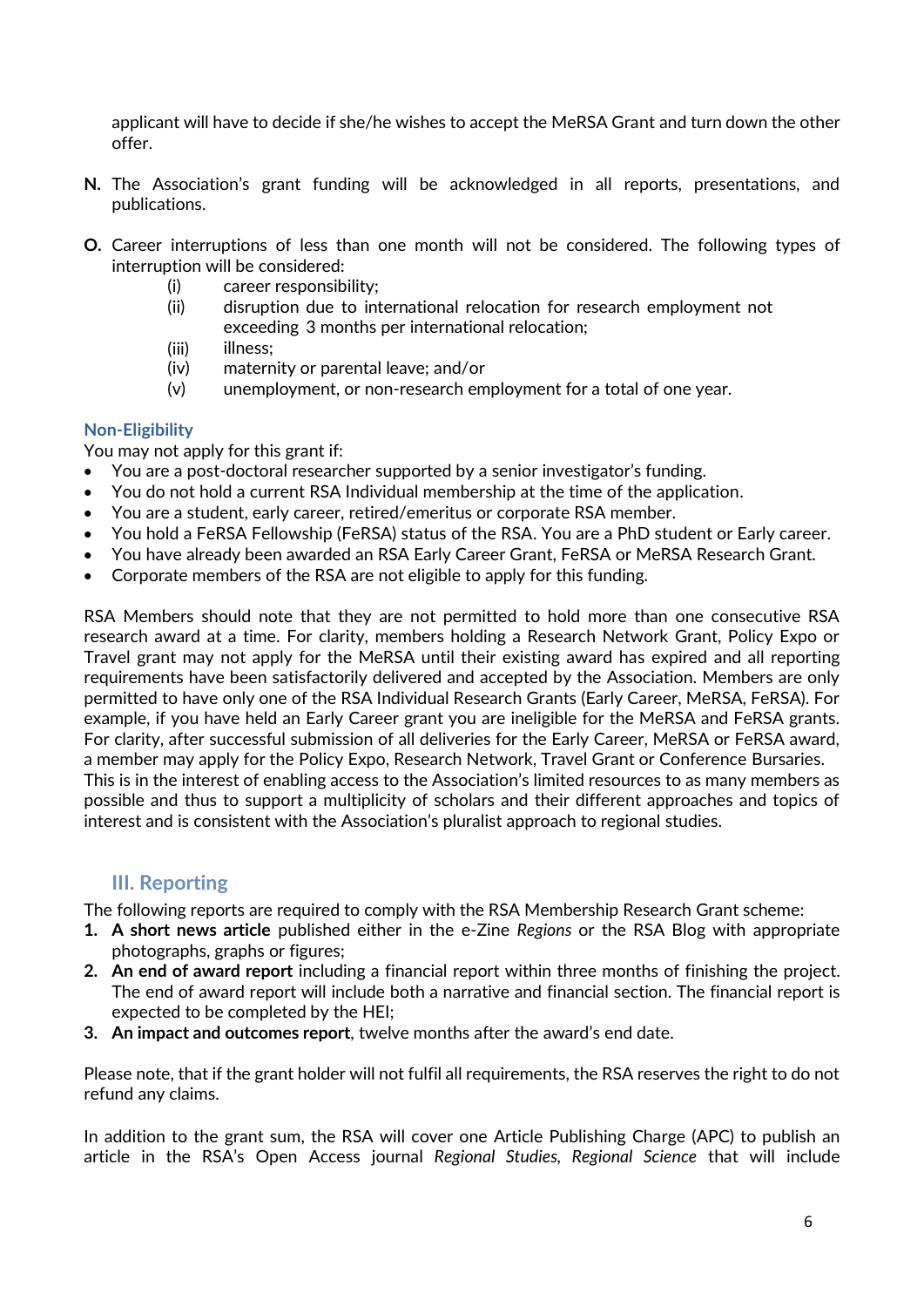acknowledgement of the grant and therefore, the RSA Research Committee will be looking at the publishable potential of the research proposal when assessing the application.

Additional relevant updates, in forms of brief reports, research summary for the website, news items, pictures, pieces for the RSA website, Facebook or Twitter are strongly encouraged.

Information provided in any submitted report may be used in part (extract) or entirety to promote the research project within the Association's publications but in all cases this will be in consultation with the grant holder.

Reports should be submitted using the appropriate form which can be downloaded from the Association's website at [https://www.regionalstudies.org/funding/membership-research-grant](https://www.regionalstudies.org/funding/membership-research-grant-scheme/)[scheme/](https://www.regionalstudies.org/funding/membership-research-grant-scheme/)

#### <span id="page-6-0"></span>**IV. Financial guidelines**

This grant can also be used to conduct a piece of research that would lead to a larger grant application, or to explore niche and development areas that are not yet ready for a larger application.

#### **Eligible Costs**

Funds may be spent to cover the direct expenses incurred in planning, conducting, and developing the research, including but not limited to:

- Project planning and development costs (cost of travel and accommodation nationally and overseas and subsistence for the researcher)
- Teaching or research buy-out up to £1,250
- Research assistance up to £2,500
- Consumables purchase of datasets, photocopies, microfilms etc. and any minor items that will be used during the course of the project
- Costs of interpreters in the field and transcription costs of interviews
- Costs of preparing camera ready copy, copy-editing, proof reading, indexing where this is not borne by the publisher
- Cost of setting up the research website
- Costs of deposit of digital material in a suitably accessible repository may be considered
- Cost of reproduction rights will be considered provided that there is a contract for publication in place
- Up to £1,000 of the MeRSA Grant may be used towards attending an RSA Conference (travel, subsistence and conference fees at the applicable country band fee) to present a paper and/or run a workshop that will include acknowledgment of the grant.

#### **Ineligible Costs**

Applicants registered with special needs may consult the Association about possible exceptions. Ineligible costs are:

- Institutional overheads
- Payment to the principal researcher in lieu of salary or for personal maintenance at home
- Equipment including but not limited to computing, printing, cameras, telephones of any type, recording equipment etc.
- Software of any description
- Subventions for direct production costs (printing, binding, distribution, marketing etc.)
- Books
- Childcare
- Insurance
- RSA membership fee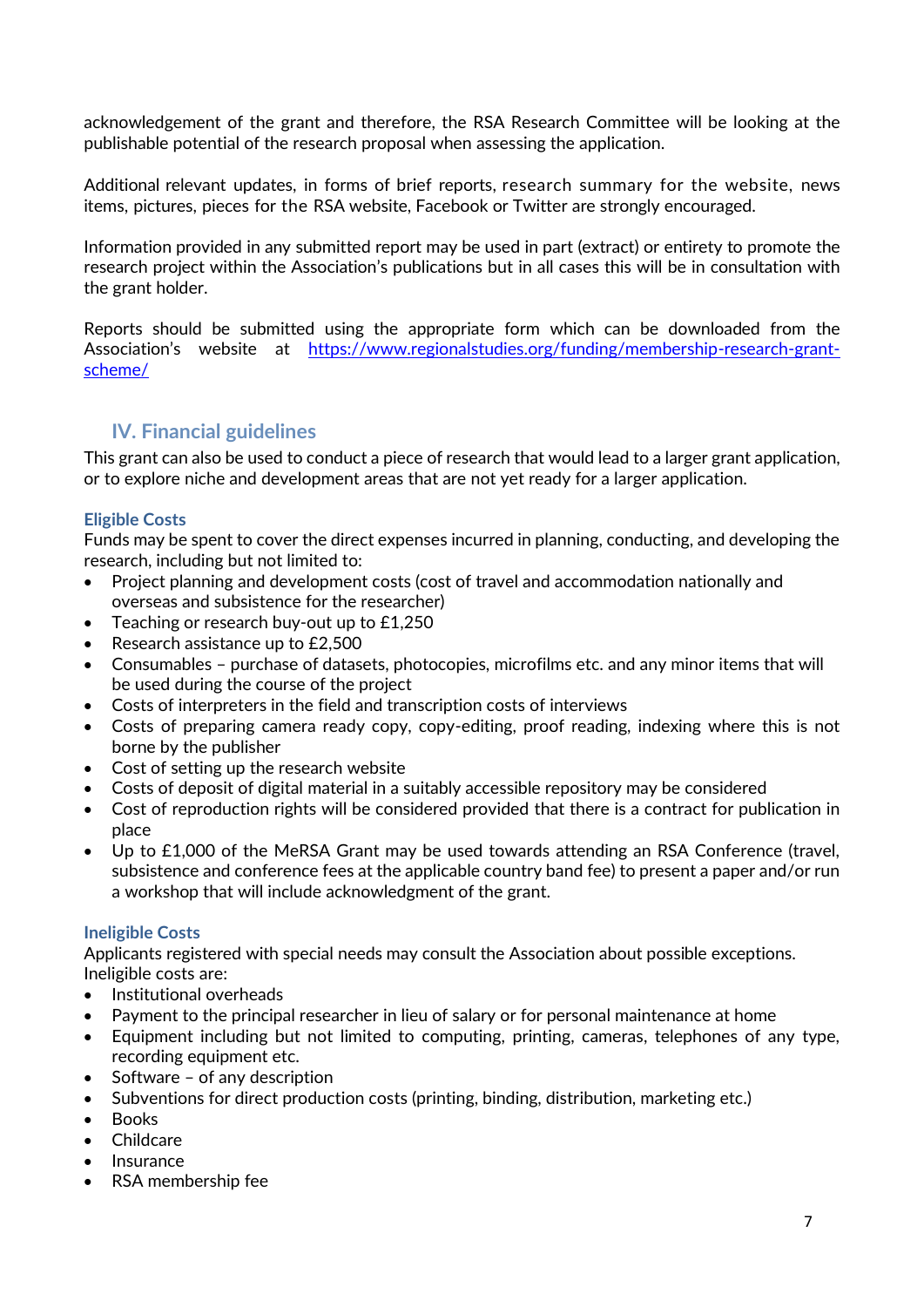#### **Claims**

The Regional Studies Association is a learned society and a registered charity. The funding for the MeRSA Research Grant Scheme has been generated by the Association. Grant holders and their institutions are expected to comply not only with the terms of the scheme but also with the spirit of the scheme. If you and/or your HEI are not certain if an expense is eligible or not, please consult the Association prior to financial commitment. Expenses deemed as ineligible will not be covered.

Claims may only be submitted for items listed in the application unless prior permission from the Association is granted for virement of monies to new headings.

Please note that if a grant holder does not claim any refund within 6 months of his/her end of award report, claims will not be reimbursed by the RSA.

A detailed budget was submitted as part of the application form. The budget is a part of the research contract and applicants should expect to spend the money in accordance with what was set out and spending outside this parameter may not be reimbursed. Any budget changes should be communicated to the RSA in advance and are subject to approval. Please note, that if the grant holder does not fulfil all the requirements, the RSA reserves the right not to refund claims.

#### **Payment Schedule**

A first payment of £2,500 (or its equivalent in dollars or euros depending upon the exchange rate) will be paid at the commencement of the grant with any remainder of the grant up to a maximum of £5,000 to be invoiced by the HEI. The final payment will be made only on acceptance of the end of award report by the Research Committee. In case the Research Committee finds the report unsatisfactory, and deliverables have not been delivered resubmission will be requested and funds will be withheld until the report is acceptable.

If the applicant's HEI is outside the UK it should be noted that the grant is awarded in British Pounds Sterling (GBP) and that the exchange rate risk must be assured by the HEI. Transfers will be made in GBP sterling at the prevailing exchange rate. Where transfers are made by bank transfer, the costs will be borne by the HEI.

#### <span id="page-7-0"></span>**V. Recognition / Intellectual property / Knowledge transfer**

The support of the Regional Studies Association should be acknowledged when the research results are presented. Copies of any publications should be given to the Association. The receipt of the grant should be acknowledged in all publications. Where possible and appropriate the Association expects, that datasets arising from the research will be deposited in a public repository and that the whereabouts of the dataset will be made known.

The Association wishes to have the opportunity to support all its researchers and therefore if any events or promotions are to be organised as a part of the research, the RSA should be alerted so that they may assist with marketing.

#### **Knowledge Transfer**

The RSA recognises and encourages knowledge transfer and actively supports partnership and other schemes that enable this. Recipients of the MeRSA Research Grant scheme are encouraged to ensure that the outcomes of this research investment are used to the benefit of the regional studies and/or regional science community and should inform the Association where research materials are deposited.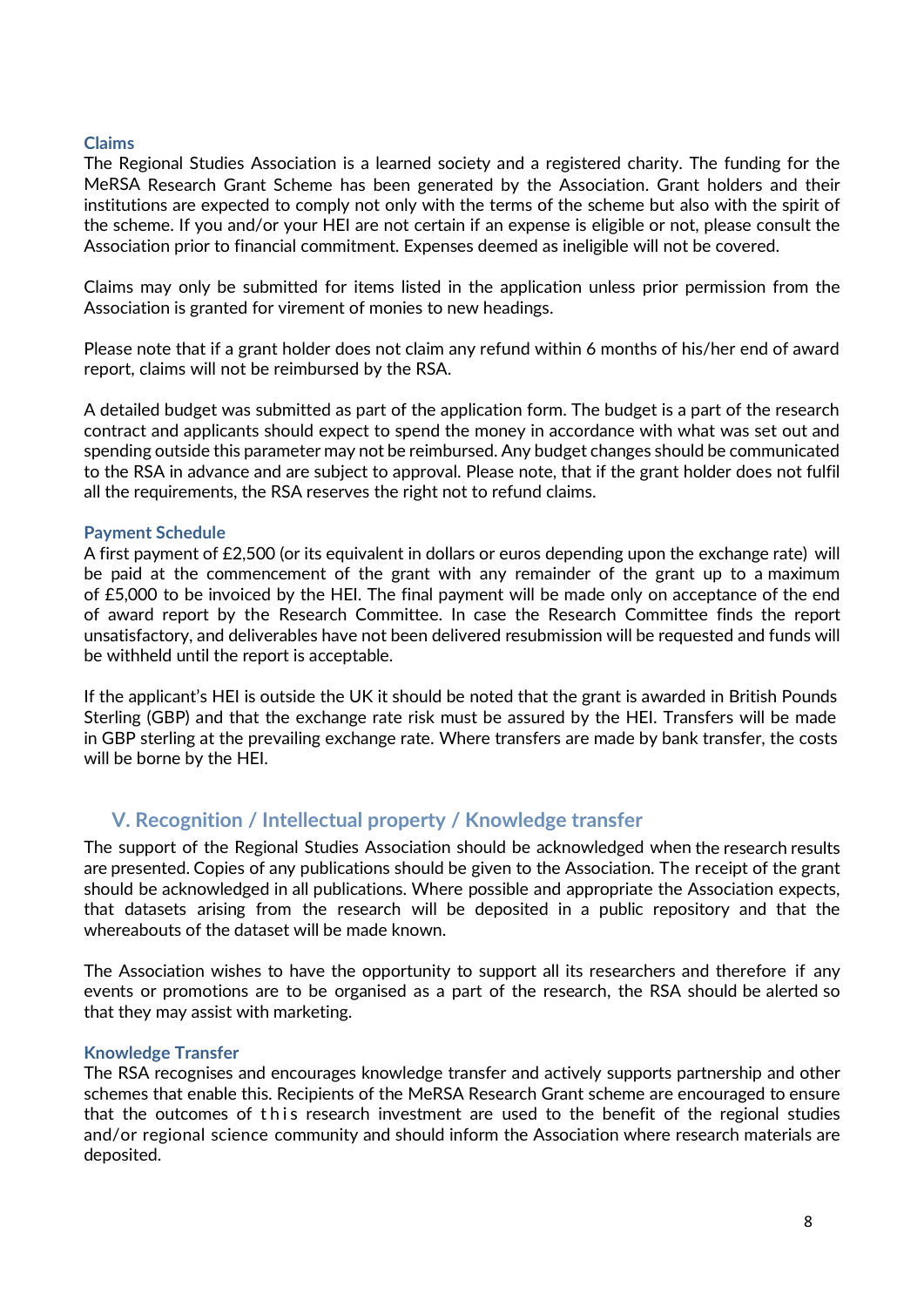#### **VI. Ethics, misconduct and liabilities**

<span id="page-8-0"></span>The RSA accepts no responsibility for the views or opinions expressed by the grant holder. It is the responsibility of the HEI to ensure that the research is organised and undertaken within a framework of best practice that recognises the various factors, including rigour, respect and responsibility, that may influence or impact on a research project. Grant holders will be required to comply with their HEI's ethics code and this will be referenced in the document signed off by the HEI**.**

It is the responsibility of the HEI to ensure that all necessary permissions are obtained before the application is sent to the Association and that the roles and responsibilities of those involved in the research are clear.

The grant holder and the HEI are responsible for any matters arising out of the process of a grant holder's research, the institution holding the grant or from the results of the research.

The grant holder and the HEI are responsible for any human resources related, health and safety issue (the HEI health and safety regulations will apply). The Regional Studies Association accepts no responsibility for issues directly or indirectly resulting from the funded research, the grant holder or other organisations and individuals involved.

#### **GDPR (General Data Protection Regulation)**

It is the HEI`s responsibility to ensure that the research complies with the all correct GDPR, the Data Protection Act and PECR (Privacy and Electronic Communications Regulations).

#### **VII. FAQ**

#### <span id="page-8-1"></span>**1. Are virements between headings allowed?**

A 20% virement is allowed between headings in the budget without prior permission.

#### **2. Can members hold more than one RSA research grant/award at a time?**

No. Members should note that they are not permitted to hold more than one consecutive RSA research award at a time. For clarity, members holding a Research Network Grant, Policy Expo or an RSA Individual Research Grant (Early Career, FeRSA or Travel grant) may not apply for the MeRSA until their existing award has expired and all reporting requirements have been satisfactorily delivered and accepted by the Association.

Members are only permitted to have one individual grant. For example, if you have held an Early Career grant you are ineligible for the MeRSA and FeRSA grants.

For clarity, after successful submission of all deliveries for the Early Career, MeRSA or FeRSA award, a member may apply for the Policy Expo, Research Network, Travel Grant or Conference Bursaries.

#### **3. Can the researcher take a period of time out of work during the grant period?**

This is at the discretion of the Chair of the RSA Research Committee and RSA Chief Executive and would not normally exceed six months but may in exceptional circumstances extend to one year.

#### **4. What is the latest that a grant holder can delay the start of their project?**

Six months' maximum – not negotiable. After this period the money is reclaimed by the Association.

#### **5. Can part-time researchers apply for the RSA Membership Research Grant?**

Part-time researchers can apply but the research project must still be completed within 18 months.

#### **6. Can researchers apply for funding for a project which has already started?**

No, retrospective funding is not allowed.